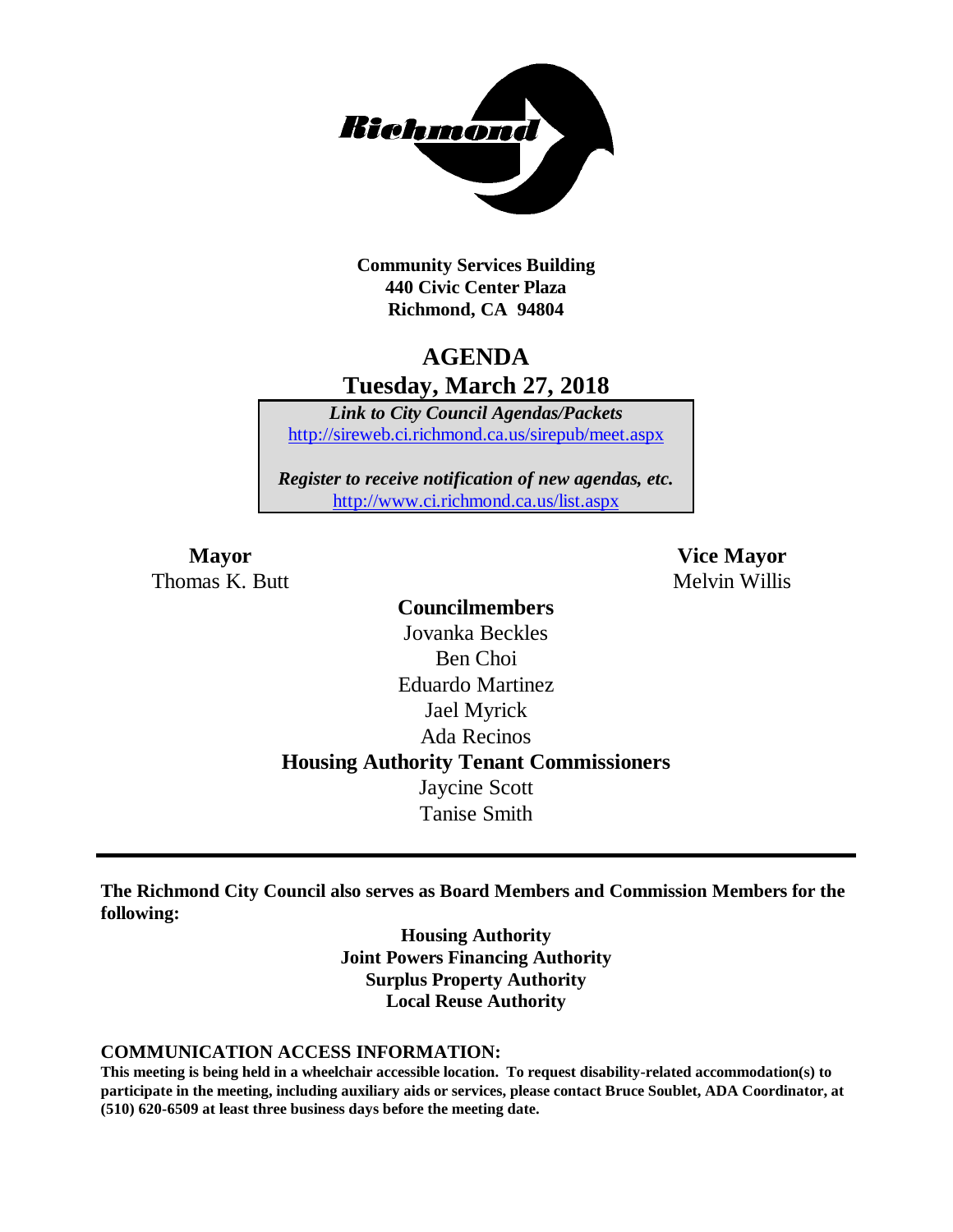# **MEETING PROCEDURES**

The City of Richmond encourages community participation at its City Council meetings and has established procedures that are intended to accommodate public input in a timely and time-sensitive way. As a courtesy to all members of the public who wish to participate in City Council meetings, please observe the following procedures:

**PUBLIC COMMENT ON AGENDA ITEMS:** Anyone who desires to address the City Council on items appearing on the agenda must complete and file a pink speaker's card with the City Clerk **prior** to the City Council's consideration of the item. Once the City Clerk has announced the item, no person shall be permitted to speak on the item other than those persons who have submitted their names to the City Clerk. Your name will be called when the item is announced for discussion. **Each speaker will be allowed up to TWO (2) MINUTES to address the City Council on NON-PUBLIC HEARING items listed on the agenda. Speakers are allowed up to THREE (3) minutes on PUBLIC HEARING items.**

**OPEN FORUM FOR PUBLIC COMMENT:** Individuals who would like to address the City Council on matters not listed on the agenda or on items remaining on the consent calendar may do so under Open Forum. All speakers must complete and file a pink speaker's card with the City Clerk **prior** to the commencement of Open Forum. The amount of time allotted to individual speakers shall be determined based on the number of persons requesting to speak during this item. **The time allocation for each speaker will be as follows:** 15 or fewer speakers, a maximum of 2 minutes; 16 to 24 speakers, a maximum of 1 and one-half minutes; and 25 or more speakers, a maximum of 1 minute.

### **SPEAKERS ARE REQUESTED TO OCCUPY THE RESERVED SEATS IN THE FRONT ROW BEHIND THE SPEAKER'S PODIUM AS THEIR NAME IS ANNOUNCED BY THE CITY CLERK.**

**CONSENT CALENDAR:** Consent Calendar items are considered routine and will be enacted, approved or adopted by one motion unless a request for removal for discussion or explanation is received from the audience or the City Council. A member of the audience requesting to remove an item from the consent calendar must first complete a speaker's card and file the card with the City Clerk **prior** to the City Council's consideration of Agenda Review. Councilmembers who request to remove an item from the consent calendar must do so during Agenda Review. An item removed from the Consent Calendar may be placed anywhere on the agenda following the City Council's agenda review.

**CONDUCT AT MEETINGS:** Richmond City Council meetings are limited public forums during which the City strives to provide an open, safe atmosphere and promote robust public debate. Members of the public, however, must comply with state law, as well as the City's laws and procedures and may not actually disrupt the orderly conduct of these meetings. The public, for example, may not shout or use amplifying devices, must submit comment cards and speak during their allotted time, may not create a physical disturbance, may not speak on matters unrelated to issues within the jurisdiction of the City Council or the agenda item at hand, and may not cause immediate threats to public safety.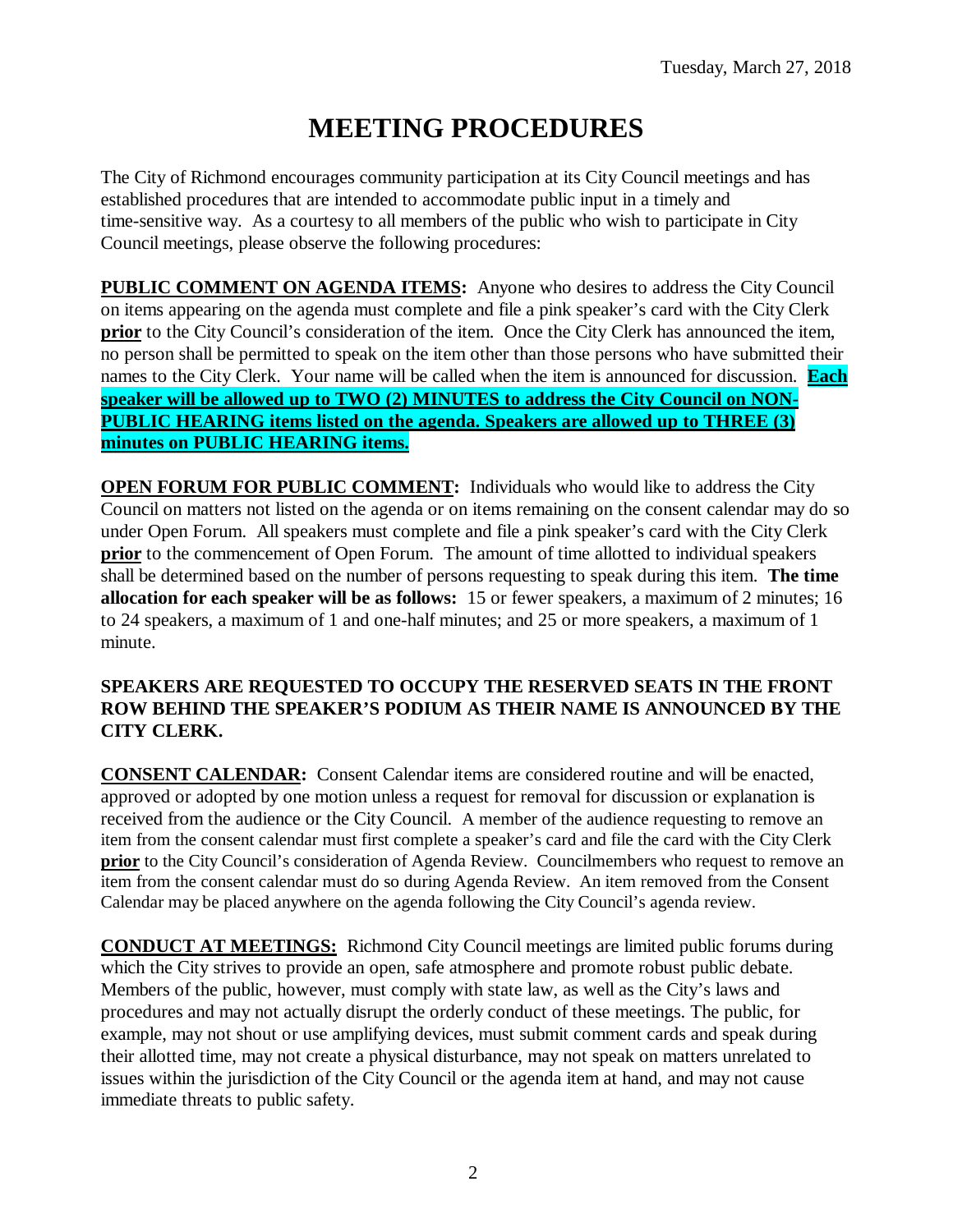**CITY HARASSMENT POLICY:** The City invites public comment and critique about its operations, including comment about the performance of its public officials and employees, at the public meetings of the City Council and boards and commissions. However, discriminatory or harassing comments about or in the presence of City employees, even comments by third parties, may create a hostile work environment, if severe or pervasive. The City prohibits harassment against an applicant, employee, or contractor on the basis of race, religious creed, color, national origin, ancestry, physical disability, medical condition, mental disability, marital status, sex (including pregnancy, childbirth, and related medical conditions), sexual orientation, gender identity, age or veteran status, or any other characteristic protected by federal, state or local law. In order to acknowledge the public's right to comment on City operations at public meetings, which could include comments that violate the City's harassment policy if such comments do not cause an actual disruption under the Council Rules and Procedures, while taking reasonable steps to protect City employees from discrimination and harassment, City Boards and Commissions shall adhere to the following procedures. If any person makes a harassing remark at a public meeting that violates the above City policy prohibiting harassment, the presiding officer of the meeting may, at the conclusion of the speaker's remarks and allotted time: (a) remind the public that the City's Policy Regarding Harassment of its Employees is contained in the written posted agenda; and (b) state that comments in violation of City policy are not condoned by the City and will play no role in City decisions. If any person makes a harassing remark at a public meeting that violates the above City policy, any City employee in the room who is offended by remarks violating the City's policy is excused from attendance at the meeting. No City employee is compelled to remain in attendance where it appears likely that speakers will make further harassing comments. If an employee leaves a City meeting for this reason, the presiding officer may send a designee to notify any offended employee who has left the meeting when those comments are likely concluded so that the employee may return to the meeting. The presiding officer may remind an employee or any council or board or commission member that he or she may leave the meeting if a remark violating the City's harassment policy is made. These procedures supplement the Council Rules and Procedures relating to disruption of orderly conduct at Council meetings.

Any law enforcement officer on duty or whose service is commanded by the presiding officer shall be Sergeant-at-Arms of the Council meetings. He/she, or they, shall carry out all orders and instructions given by the presiding officer for the purpose of maintaining order and decorum at the Council meetings (City Council Rules of Procedure and Order Section III F, RMC Section 2.12.030).

**\*\*\*\*\*\*\*\*\*\*\*\*\*\*\*\*\*\*\*\*\*\*\*\*\*\*\*\*\*\*\*\*\*\*\*\*\*\*\*\*\*\*\*\*\*\*\*\*\*\*\*\*\*\*\*\*\*\***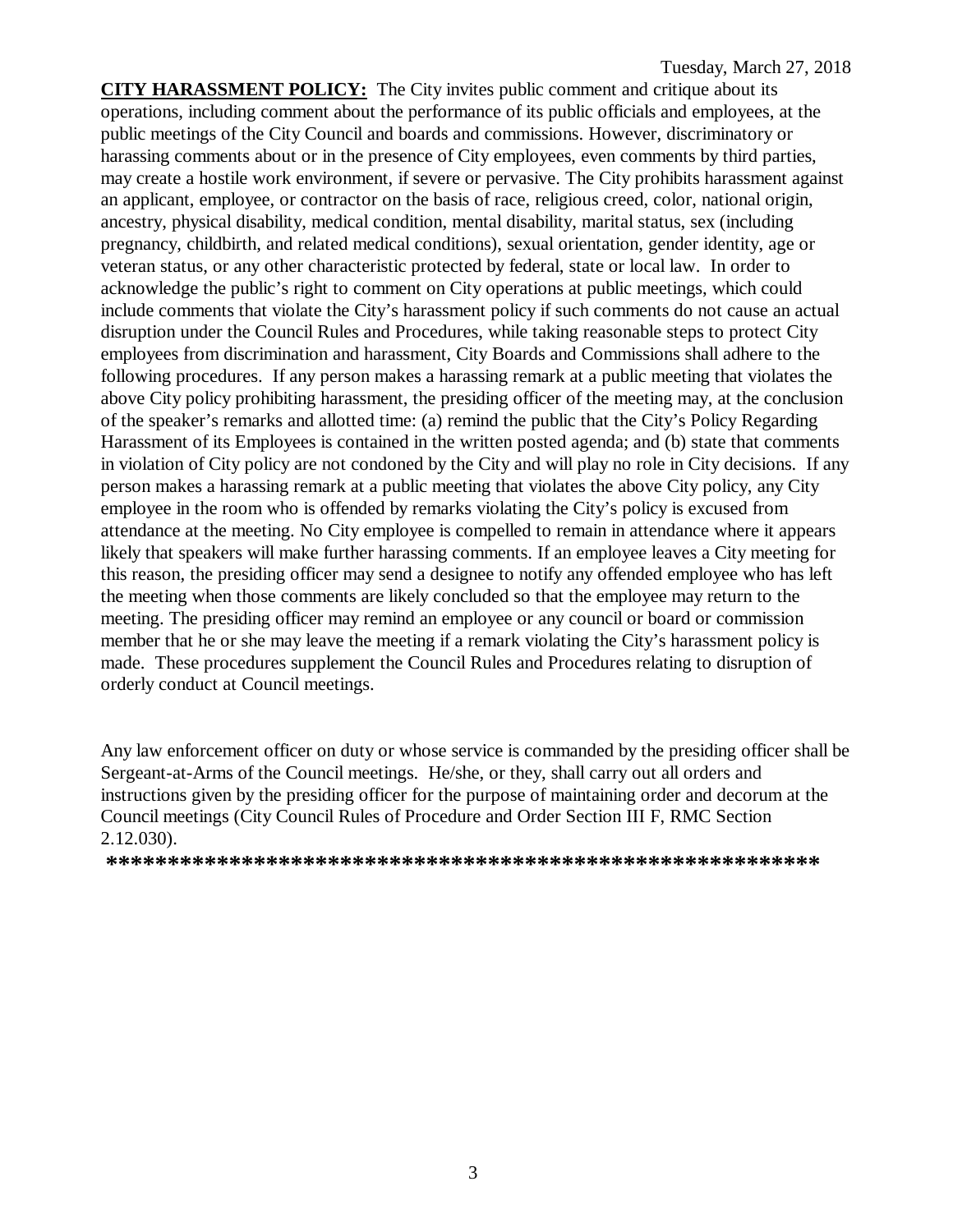## **OPEN SESSION TO HEAR PUBLIC COMMENT BEFORE CLOSED SESSION**

5:00 p.m.

### **A. ROLL CALL**

#### **B. PUBLIC COMMENT BEFORE CLOSED SESSION**

#### **C. ADJOURN TO CLOSED SESSION**

## **CLOSED SESSION**

Shimada Room of the Community Services Building

#### **CITY COUNCIL**

PUBLIC EMPLOYEE APPOINTMENT (Government Code Section 54957.6):

Title: City Manager

CONFERENCE WITH LEGAL COUNSEL - EXISTING LITIGATION (Subdivision [a] of Government Code Section 54956.9):

Sims vs. City of Richmond

Baykeeper vs. City of Richmond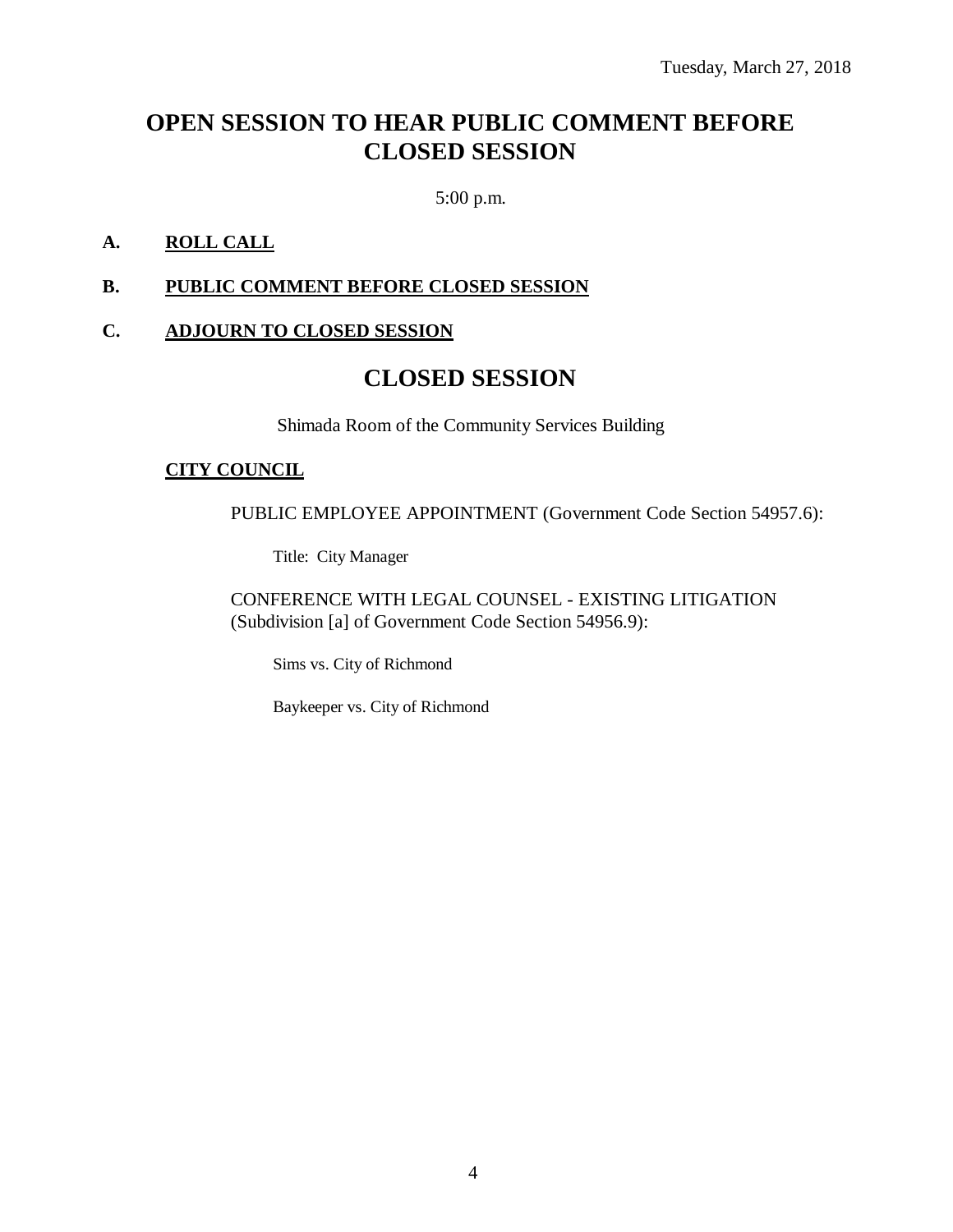## **SPECIAL JOINT MEETING OF THE RICHMOND HOUSING AUTHORITY AND CITY COUNCIL**

6:25 p.m.

- **A. PLEDGE TO THE FLAG**
- **B. ROLL CALL**
- **C. STATEMENT OF CONFLICT OF INTEREST**
- **D. AGENDA REVIEW**

### **E. JOINT HOUSING AUTHORITY/CITY COUNCIL CONSENT CALENDAR**

- **E-1.** APPROVE a Settlement Agreement with the U.S. Department of Housing and Urban Development (HUD) to satisfy outstanding findings made by the Office of Inspector General (OIG) concerning the use of proceeds from the April 2014 sale of Westridge, an apartment complex owned by a joint venture of the Richmond Housing Authority (RHA) and City of Richmond (City). The Settlement Agreement requires the City to return \$2,096,527.64 to RHA, with those funds to be used solely for eligible expenses incurred on or after January 1, 2017 and that are consistent with applicable HUD cost principles and requirements - Richmond Housing Authority/City Manager's Office (Bill Lindsay 620-6512).
- **F. ADJOURNMENT**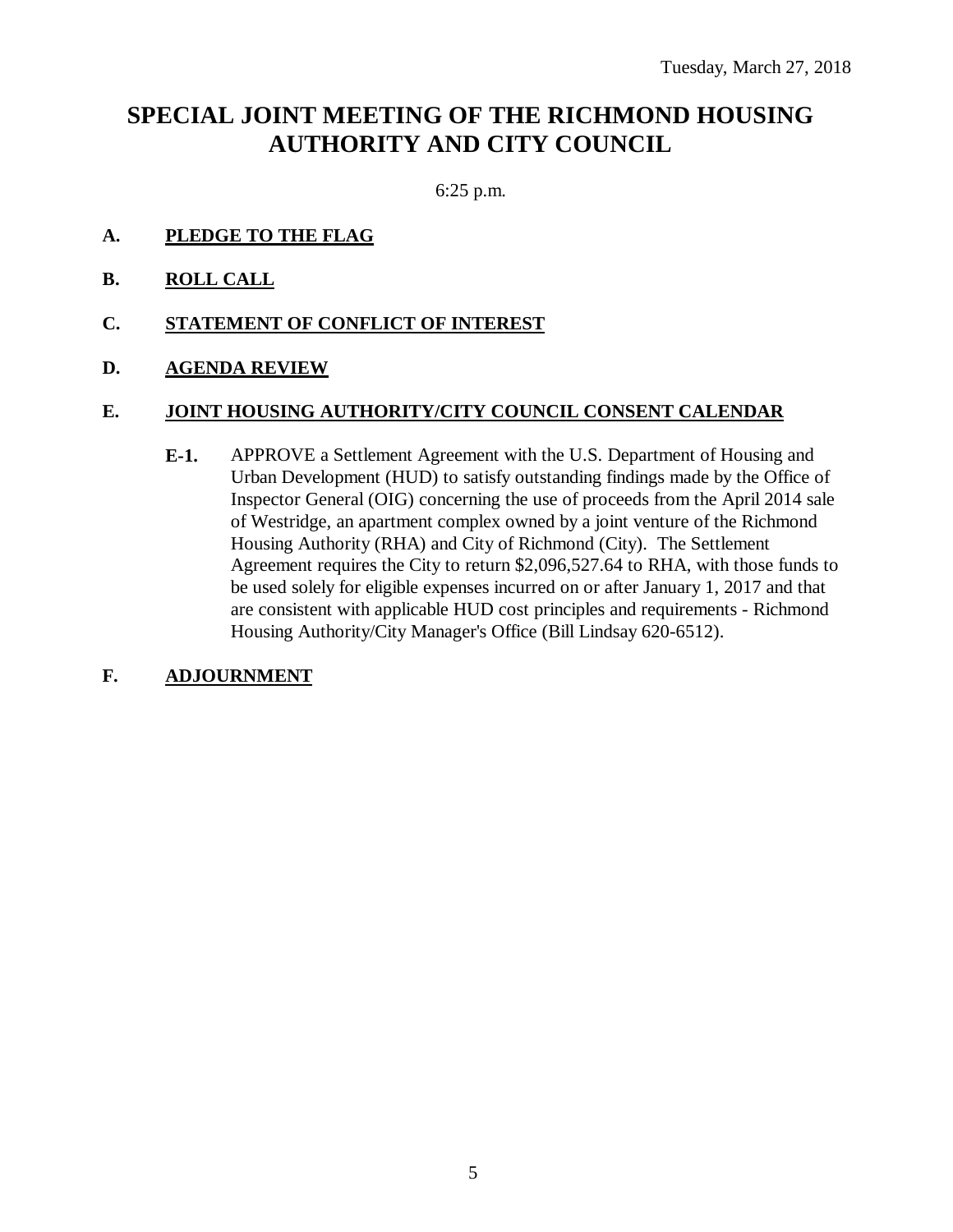## **REGULAR MEETING OF THE RICHMOND CITY COUNCIL**

6:30 p.m.

## **A. ROLL CALL**

## **B. STATEMENT OF CONFLICT OF INTEREST**

## **C. AGENDA REVIEW**

### **D. PRESENTATIONS, PROCLAMATIONS, AND COMMENDATIONS**

- **D-1.** ACKNOWLEDGE the Tibetan Association of Northern California for its dedication to building and representing the Tibetan American community in Richmond - Office of the Mayor (Mayor Tom Butt 620-6503).
- **D-2.** PROCLAMATION declaring March 2018 as Red Cross Awareness Month in the City of Richmond - Office of the Mayor (Mayor Tom Butt 620-6503).

### **E. REPORT FROM THE CITY ATTORNEY OF FINAL DECISIONS MADE DURING CLOSED SESSION**

## **F. REPORT FROM THE CITY MANAGER**

## **G. OPEN FORUM FOR PUBLIC COMMENT**

### **H. CITY COUNCIL CONSENT CALENDAR**

- **H-1.** ADOPT a resolution ordering the preparation of the Engineer's Report for Fiscal Year 2018-2019 regarding improvements and costs for the Hilltop Landscape Maintenance District - Infrastructure Maintenance and Operations Department (Tim Higares 620-6508).
- **H-2.** ADOPT a resolution ordering the preparation of the Engineer's Report for Fiscal Year 2018-2019 regarding improvements and costs for the Marina Bay Landscape and Lighting Maintenance District - Infrastructure Maintenance and Operations Department (Tim Higares 621-6508).

## **I. CITY OF RICHMOND CONSENT CALENDAR RESOLUTIONS RELATING TO POLICY DECISIONS ON ISSUES THAT PERTAIN TO OTHER JURISDICTIONS**

**I-1.** ADOPT a resolution calling for support of Assembly Bill (AB) 2808 (Muratsuchi) to increase Local Control Funding for California's Public Schools - Councilmember Jovanka Beckles (620-6568).